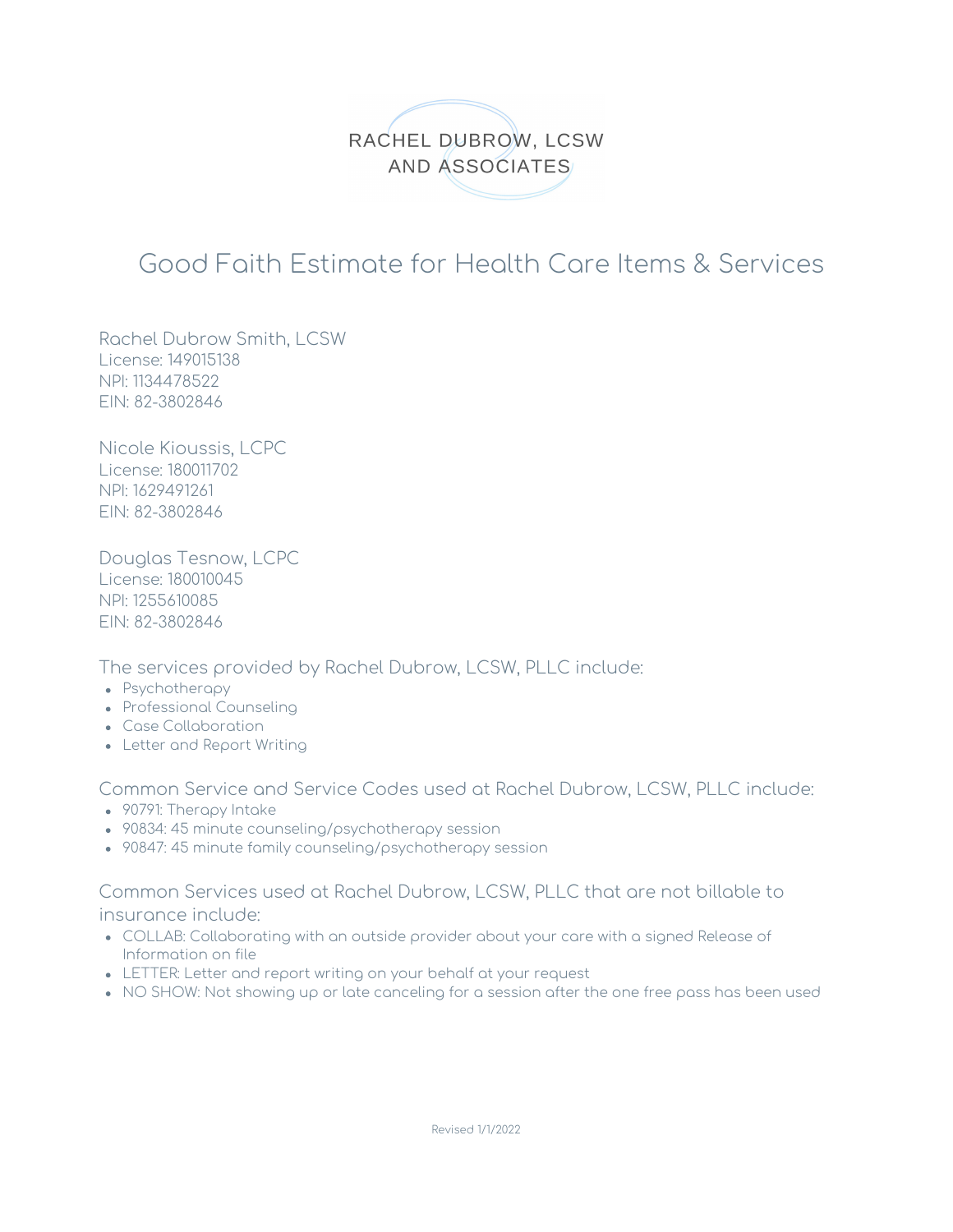

Diagnoses: Primary Diagnosis: Z13.39 Encounter for screening mental health diagnosis Secondary Diagnosis: Z62.89: Phase of Life Problem

## A note about diagnosis:

At Rachel Dubrow, LCSW, PLLC, we do not typically diagnose clients unless we believe a specific diagnosis to be accurate after evaluation and, after consultation with the client, we believe that having a mental health diagnosis is likely in the client's best interest. Please know that therapy is an ongoing process and, as such, diagnoses may change over the course of treatment, particularly in the evaluation phase. Please speak to your therapist about this practice if you have any questions or concerns.

Where services will be rendered:

- In our Northfield office (400 Central Ave, Suite 202 | Northfield, IL 60093)
- Online via telehealth
- A combination of in-office and online appointments

## At Rachel Dubrow, LCSW, PLLC, we recognize that every client's therapy journey is unique.

How long you need to engage in therapy and how often you attend sessions will be influenced by many factors including:

- Your schedule and life circumstances
- Therapist availability
- Ongoing life challenges
- The nature of your specific challenges and how you address them

You and your therapist will continually assess the appropriate frequency of therapy and will work together to determine when you have met your goals and are ready for discharge.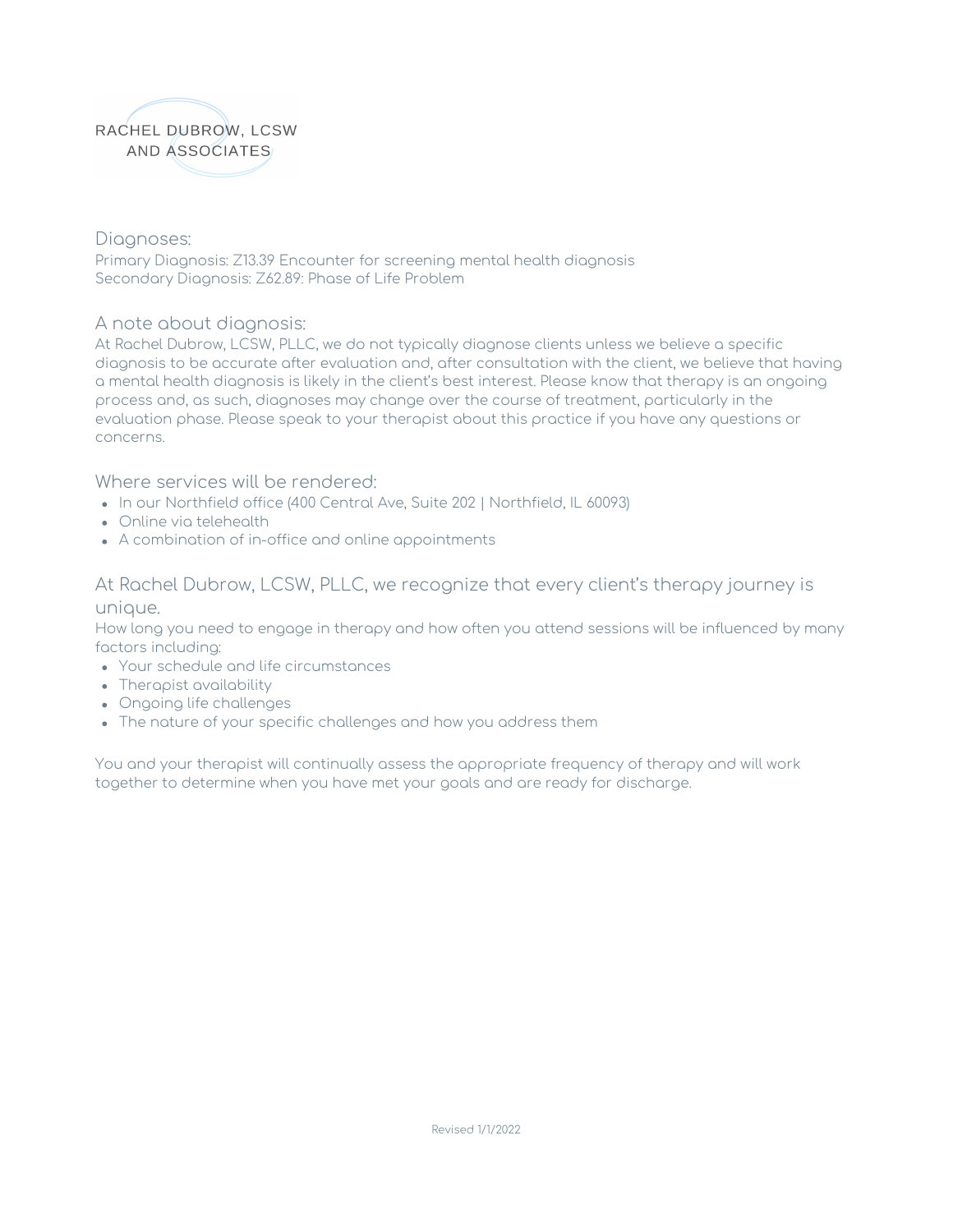

Below, you will see how much a year of therapy would cost if you were to meet with your therapist for 52 sessions in a year (weekly, without skipping any weeks) at the current full rates at Rachel Dubrow, LCSW, PLLC.

We understand that there are circumstances where a reduced fee arrangement may be necessary for a time and that the fee you pay for services may very well be less than what is reflected below. Likewise, not all clients will meet with their therapist on a weekly basis. Each individual clinician at Rachel Dubrow, LCSW, PLLC has the ability to determine the frequency of sessions and any temporary reduced fee arrangement, along with you, the client.

The current full rates for counseling and psychotherapy services at Rachel Dubrow, LCSW, PLLC are:

Rachel Dubrow Smith, LCSW:

- Initial Session, 45 minutes (Counseling/Psychotherapy) with Rachel Dubrow Smith, LCSW: \$215
- Follow up sessions, 45 minutes (Counseling Psychotherapy) with Rachel Dubrow Smith, LCSW: \$185
- Initial Family Therapy Session, 45 minutes (Counseling Psychotherapy) with Rachel Dubrow Smith, LCSW: \$215
- Follow up Family Therapy Sessions, 45 minutes (Counseling/Psychotherapy) with Rachel Dubrow Smith, LCSW: \$200
- Collaboration, Letter and Report Writing: prorated at the hourly fee of \$185

If your therapist is Rachel Dubrow Smith, LCSW and you were to meet with her weekly at the prices listed above, the cost for 52 sessions in a year would be:

- $\bullet$  Individual Initial Session (\$215) + 51 sessions at \$185 = \$9,650
- $\bullet$  Initial Family Therapy Session (\$215) + 51 sessions at \$200 = \$10,415
- Collaboration, Letter and Report Writing: prorated at the hourly fee of \$185

Nicole Kioussis, LCPC or Douglas Tesnow, LCPC:

- Initial Session, 45 minutes (Counseling/Psychotherapy) with Nicole Kioussis, LCPC or Douglas Tesnow, LCPC: \$185
- Follow up sessions, 45 minutes (Counseling Psychotherapy) with Nicole Kioussis, LCPC or Douglas Tesnow, LCPC: \$160
- Initial Family Therapy Session, 45 minutes (Counseling Psychotherapy) with Nicole Kioussis, LCPC or Douglas Tesnow, LCPC: \$200
- Follow up Family Therapy Sessions, 45 minutes (Counseling/Psychotherapy) with Nicole Kioussis, LCPC or Douglas Tesnow, LCPC: \$200
- Collaboration, Letter and Report Writing: prorated at the hourly fee of \$160

If your therapist is Nicole Kioussis, LCPC or Douglas Tesnow, LCPC and you were to meet with either of them weekly at the prices listed above, the cost for 52 sessions in a year would be:

- $\bullet$  Individual Initial Session (\$185) + 51 sessions at \$160 = \$8,345
- $\bullet$  Initial Family Therapy Session (\$200) + 51 sessions at \$200 = \$10,400
- Collaboration, Letter and Report Writing: prorated at the hourly fee of \$160